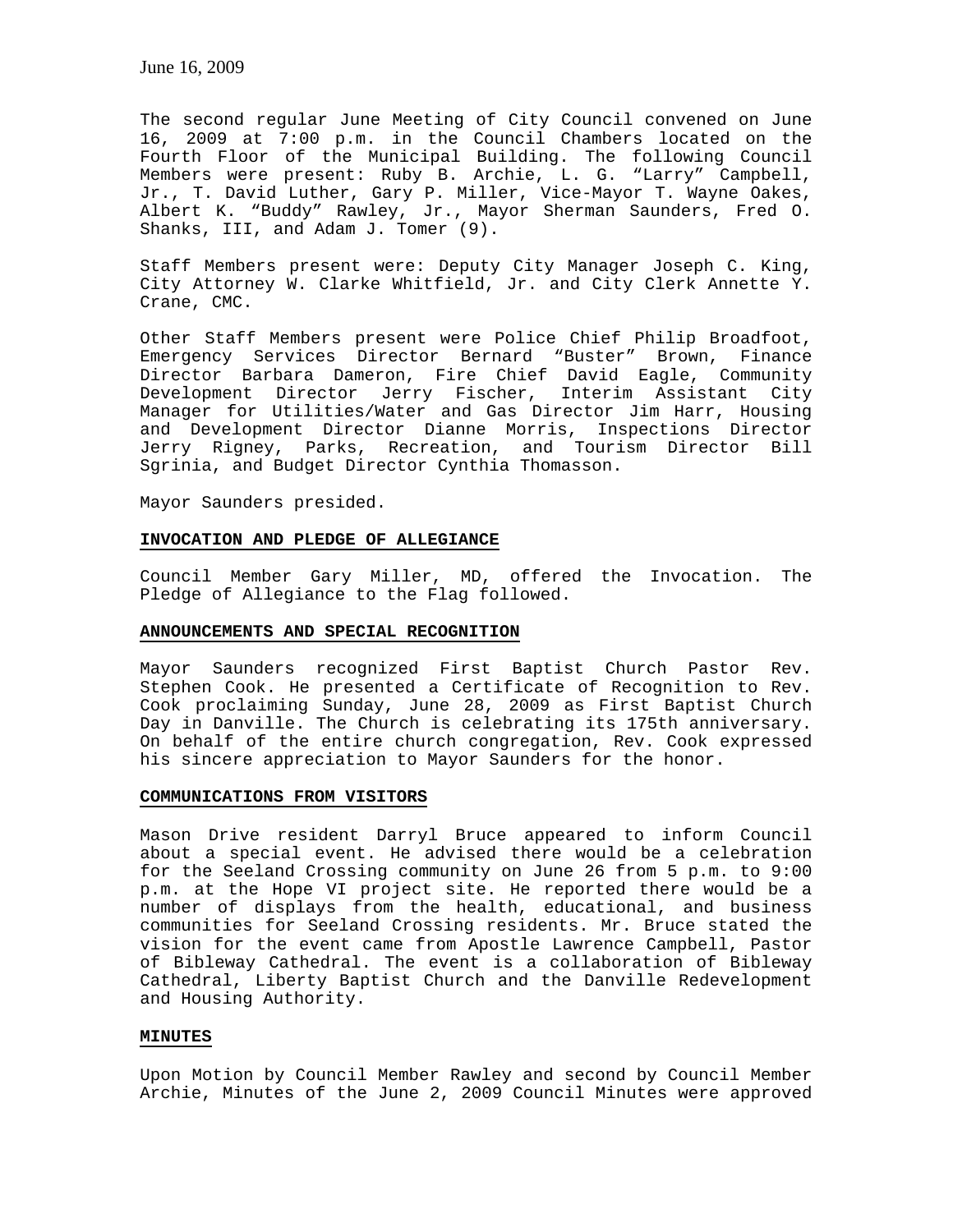as presented. Draft copies had been distributed to Council Members prior to the Meeting.

#### **PUBLIC HEARING – BUDGET AMENDMENTS FOR FY 2008-2009**

Mayor Saunders announced the following Budget Amendments had been previously discussed by City Council and introduced for First Reading and would be further considered in Public Hearing. After the Public Hearing is closed, there will be no separate discussion on these items and they will be enacted by One Motion. If a Council Member or citizen desires to discuss an item, it will be removed from the Consent Process and considered separately.

Mayor Saunders opened the floor for a Public Hearing to consider amendments to the FY 2008-2009 Budget Appropriation Ordinance. Notice of the Public Hearing had been advertised in the Danville Register and Bee on June 8, 2009. No one present desired to be heard and the Public Hearing was closed.

Upon Motion by Council Member Shanks and second by Council Member Tomer, Ordinance No. 2009-06.03 presented by its First Reading on June 2, 2009 amending the Fiscal Year 2009 Budget Appropriation Ordinance providing for a transfer from the General Fund Reserved Fund Balance not to exceed \$250,000 to cover anticipated overexpenditure of Group Health Insurance costs for Fiscal Year 2009 was adopted by the following vote:

VOTE: 9-0<br>AYE: Arcl Archie, Campbell, Luther, Miller, Oakes, Rawley, Saunders, Shanks, and Tomer (9). NAY: None  $(0)$ .

Upon Motion by Council Member Shanks and second by Council Member Tomer, Ordinance No. 2009-06.05 presented by its First Reading on June 2, 2009 amending the Fiscal Year 2009 Budget Appropriation Ordinance anticipating additional funds from the Virginia Department of Social Services in the amount of \$360,205 for funding for the Aid to Families with Dependent Children-Foster Care (AFDC-FC) Program was adopted by the following vote:

VOTE: 9-0 AYE: Archie, Campbell, Luther, Miller, Oakes, Rawley, Saunders, Shanks, and Tomer (9). NAY: None (0).

Upon Motion by Council Member Shanks and second by Council Member Tomer, Ordinance No. 2009-06.06 presented by its First Reading on June 2, 2009 amending the Fiscal Year 2009 Budget Appropriation Ordinance4 to provide for a Grant from the Virginia Department of Emergency Management in an amount of \$60,000 for upgrades to the Danville Regional Hazardous Materials Response Team and appropriating same was adopted by the following vote:

VOTE: 9-0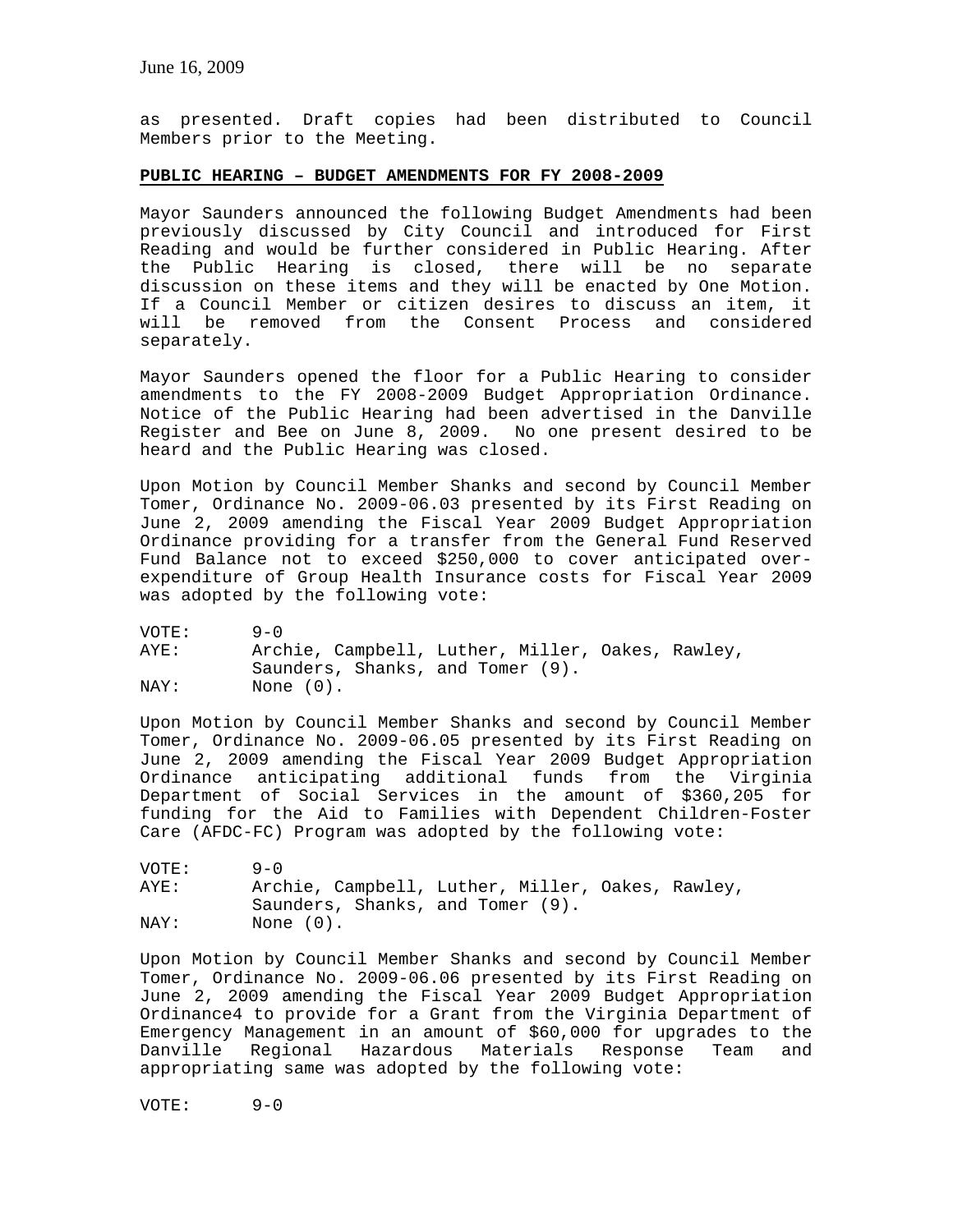AYE: Archie, Campbell, Luther, Miller, Oakes, Rawley, Saunders, Shanks, and Tomer (9). NAY: None (0).

Upon Motion by Council Member Shanks and second by Council Member Tomer, Ordinance No. 2009-06.07 presented by its First Reading on June 2, 2009 amending the Fiscal Year 2009 Budget Appropriation Ordinance to provide for a Grant in the amount of \$54,083 from the Virginia Wireless E-911 Services Board Public Safety Answering Point Grant was adopted by the following vote:

VOTE: 9-0 AYE: Archie, Campbell, Luther, Miller, Oakes, Rawley, Saunders, Shanks, and Tomer (9).<br>NAY: None (0). None (0).

Upon Motion by Council Member Shanks and second by Council Member Tomer, Ordinance No. 2009-06.04 presented by its First Reading on June 2, 2009 amending the Fiscal Year 2009 Budget Appropriation Ordinance by increasing revenues to provide for a Grant from the Federal Highway Administration and the Virginia Department of Conservation and Recreation in the amount of \$150,000 for Anglers Park-Riverwalk Trailhead improvements was adopted by the following vote:

VOTE: 9-0 AYE: Archie, Campbell, Luther, Miller, Oakes, Rawley, Saunders, Shanks, and Tomer (9). NAY: None  $(0)$ .

# **APPROVE VARIOUS BUDGETS OF THE CITY FOR FY 2009-2010**

Upon Motion by Council Member Archie and second by Vice-Mayor Oakes, Resolution No. 2009-06.22 presented by its First Reading on June 2, 2009 approving the Budgets of the Various Funds of the City of Danville for the Fiscal Year ending June 30, 2010 was adopted by the following vote:

VOTE: 9-0 AYE: Archie, Campbell, Luther, Miller, Oakes, Rawley, Saunders, Shanks, and Tomer (9). NAY: None (0).

# **APPROVE FISCAL YEAR 2010 CAPITAL IMPROVEMENTS PLAN**

Upon Motion by Council Member Luther and second by Council Member Shanks, Resolution No. 2009-06.23 presented by its First Reading on June 2, 2009 approving the Fiscal Year 2010 Capital Improvements Plan for the City of Danville, Virginia was adopted by the following vote:

| VOTE: | $9 - 0$                                          |
|-------|--------------------------------------------------|
| AYE:  | Archie, Campbell, Luther, Miller, Oakes, Rawley, |
|       | Saunders, Shanks, and Tomer (9).                 |
| NAY:  | None (0).                                        |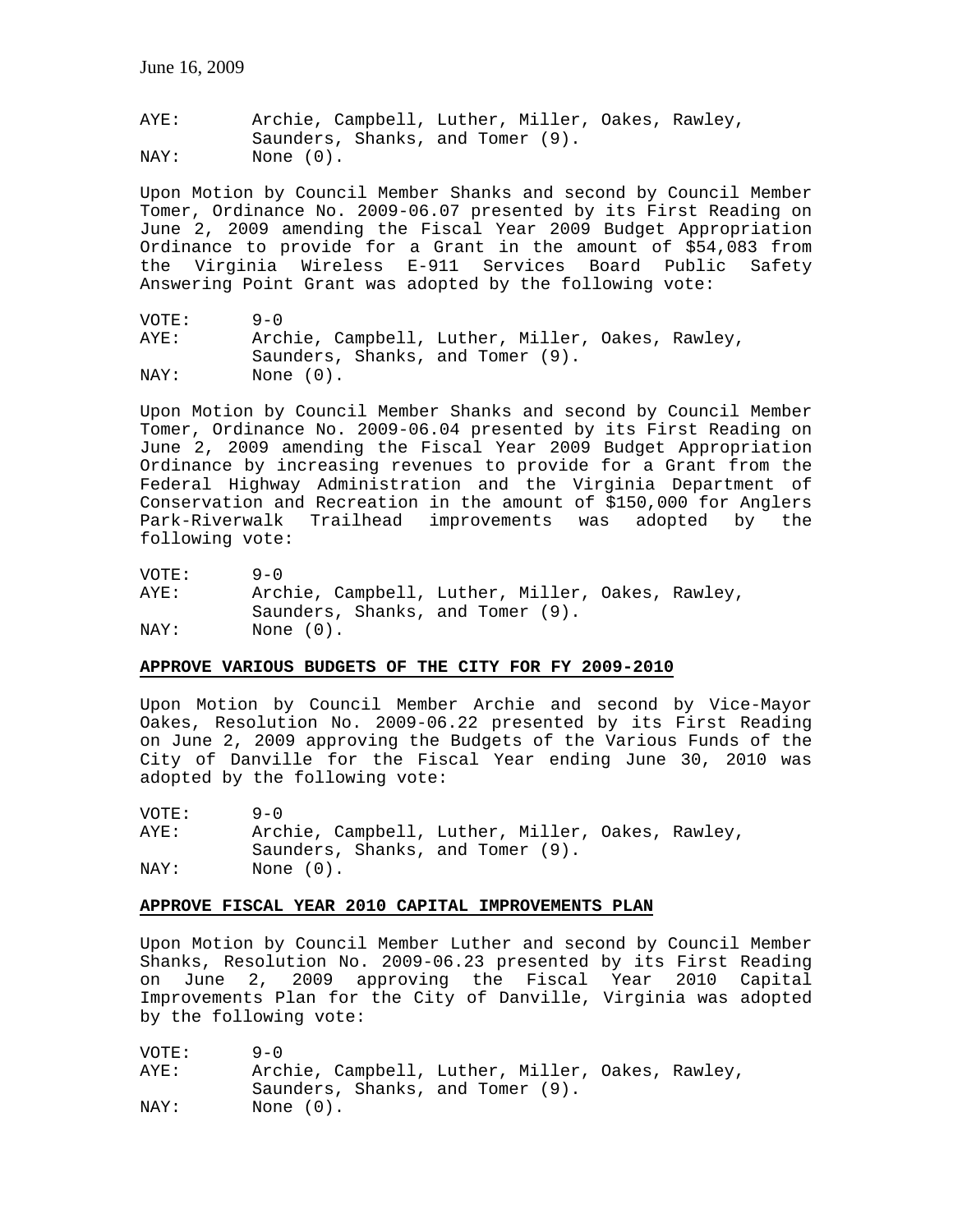# **BUDGET APPROPRIATION ORDINANCE FOR FY 2009-2010**

Upon Motion by Council Member Campbell and second by Council Member Tomer, Ordinance No. 2009-06.01 presented by its First Reading on June 2, 2009 Budget Appropriation Ordinance for Fiscal Year 2010 was adopted by the following vote:

VOTE: 9-0 AYE: Archie, Campbell, Luther, Miller, Oakes, Rawley, Saunders, Shanks, and Tomer (9). NAY: None  $(0)$ .

# **AUTHORIZE ISSUANCE OF GO BONDS - \$15,500,000 – UTILITY PROJECTS**

Upon Motion by Vice-Mayor Oakes and second by Council Member Archie, an Ordinance entitled:

#### ORDINANCE NO. 2009-06.08

AN ORDINANCE AUTHORIZING THE ISSUANCE OF GENERAL OBLIGATION BONDS OF THE CITY OF DANVILLE, VIRGINIA, IN THE MAXIMUM PRINCIPAL AMOUNT OF \$15,500,000 FOR CAPITAL IMPROVEMENTS TO THE CITY'S WATER, WASTEWATER, GAS AND ELECTRIC SYSTEMS AND FOR VARIOUS TELECOMMUNICATIONS PROJECTS AND AN OPERATIONS CENTER FOR SERVE THE UTILITIES DEPARTMENT

was presented by its First Reading, as required by City Charter, to lie over before final adoption.

# **BAO/AMENDMENT FY 2010 – COMMUNITY DEVELOPMENT BLOCK GRANT FUNDS**

Upon Motion by Council Member Miller and second by Council Member Rawley, an Ordinance entitled:

#### ORDINANCE NO. 2009-06.09

BUDGET APPROPRIATION/AMENDMENT ORDINANCE FOR FISCAL YEAR 2010 FOR PROJECTS TO BE OR BEING UNDERTAKEN TO IMPROVE THE DANVILLE COMMUNITY FINANCED WITH COMMUNITY DEVELOPMENT BLOCK GRANT, HOME INVESTMENT PARTNERSHIP FUNDS FROM THE U. S. DEPARTMENT OF HOUSING AND URBAN DEVELOPMENT, AND ESTIMATED PROGRAM INCOME FOR A TOTAL APPROPRIATION OF \$1,691,525

was presented by its First Reading, as required by City Charter, to lie over before final adoption.

# **COMMUNICATIONS**

There were no communications from the Deputy City Manager and City Clerk.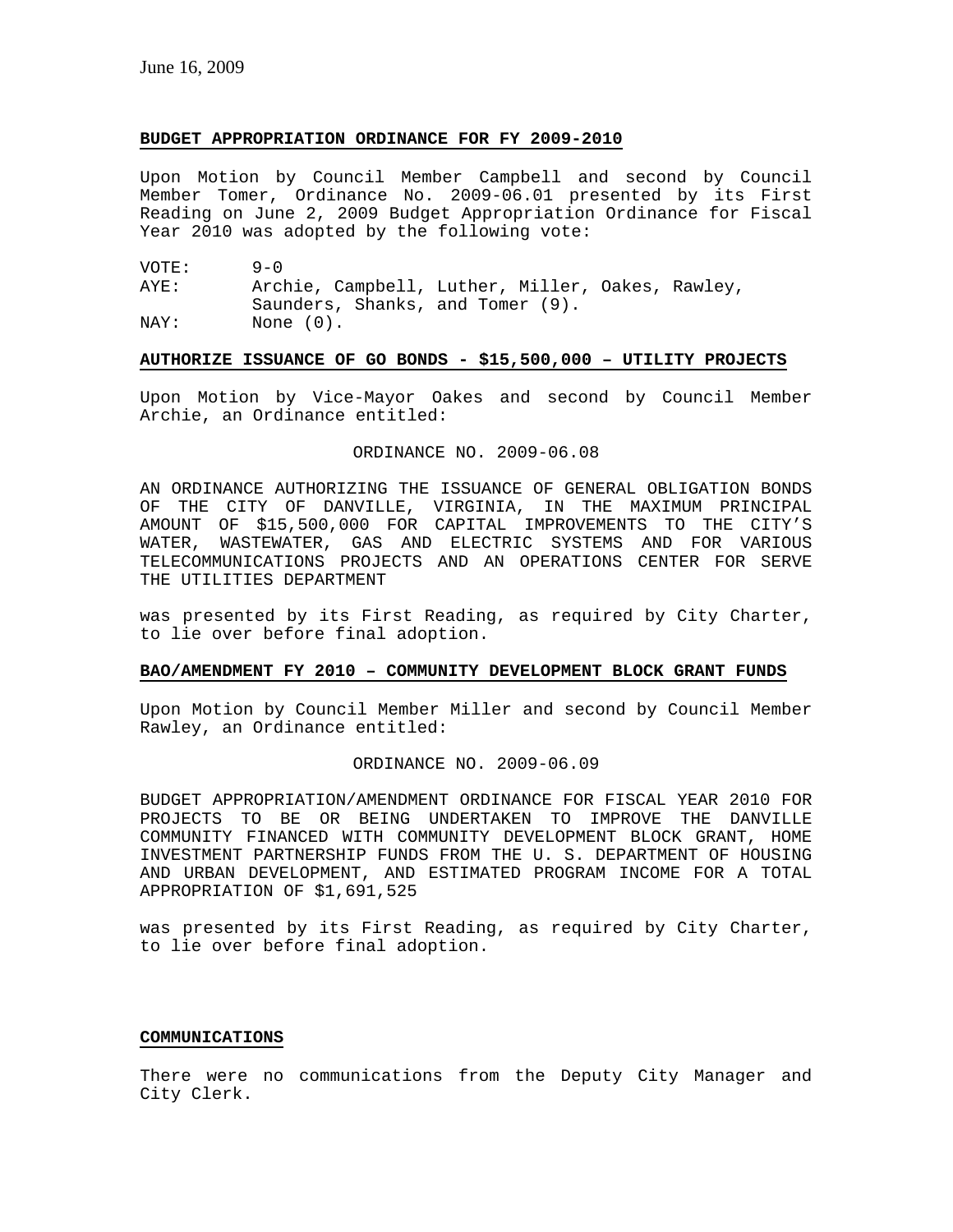City Attorney Whitfield called attention to a communication he had placed at the desk of each Council Member. The communication advised that the Fourth Circuit Court of Appeals entered judgment in the Rennie Hunt Case, which was filed over seven years ago, in favor of the City. Mr. Whitfield thanked Daniel, Medley and Kirby, the Law Firm that defended the City and the Virginia Municipal League who paid the legal fees.

#### **ROLL CALL**

Council Member Archie commended Galileo students for their excellence in scholarship, service and club activities. Over 100 students received recognition at the Seventh Annual Awards Ceremony recently. Mrs. Archie advised there would be a summer reading program to encourage cultural literacy. Galileo students will be reading books relating to English, Science, and Social Studies.

Council Member Luther reported he attended the graduation ceremony for eighth graders at Bonner School. He stated he was pleasantly surprised to see more parents in attendance than children. He extended congratulations to all of the City's graduates.

Council Member Miller advised he attended a meeting of the American Medical Association (AMA) recently and heard a major address by President Obama concerning the nation's healthcare. He said President Obama was committed to healthcare reform, as was the AMA. Dr. Miller cited a situation involving a 53-year-old heart patient in Martinsville who could not afford his blood pressure medication and subsequently suffered a stroke and has lost his health. He said something had to be done to prevent occurrences such as this.

Council Member Rawley cited several Utilities Department employees who had perfect job attendance for 10, 11, and 12 years.

Council Member Shanks recognized Interim Assistant City Manager for Utilities Jim Harr who was in attendance. Mr. Harr has filled the Interim position on several occasions and Mr. Shanks welcomed Mr. Harr and extended good wishes during his tenure.

Council Member Tomer expressed dismay over the recent shooting of an eleven-pound daschund by a Danville Police Officer. He felt there was no excuse for the killing of the animal stating other means of warding off the dog's advances toward the officer could have been utilized. Mr. Tomer stated he would like to have a work session with City Manager Lacy and any Council Members who would like to attend for the purpose of sharing concerns about the Police Department's leadership.

Mayor Saunders stated Council was very aware of the concerns of the City's citizens, neighbors, and friends in surrounding